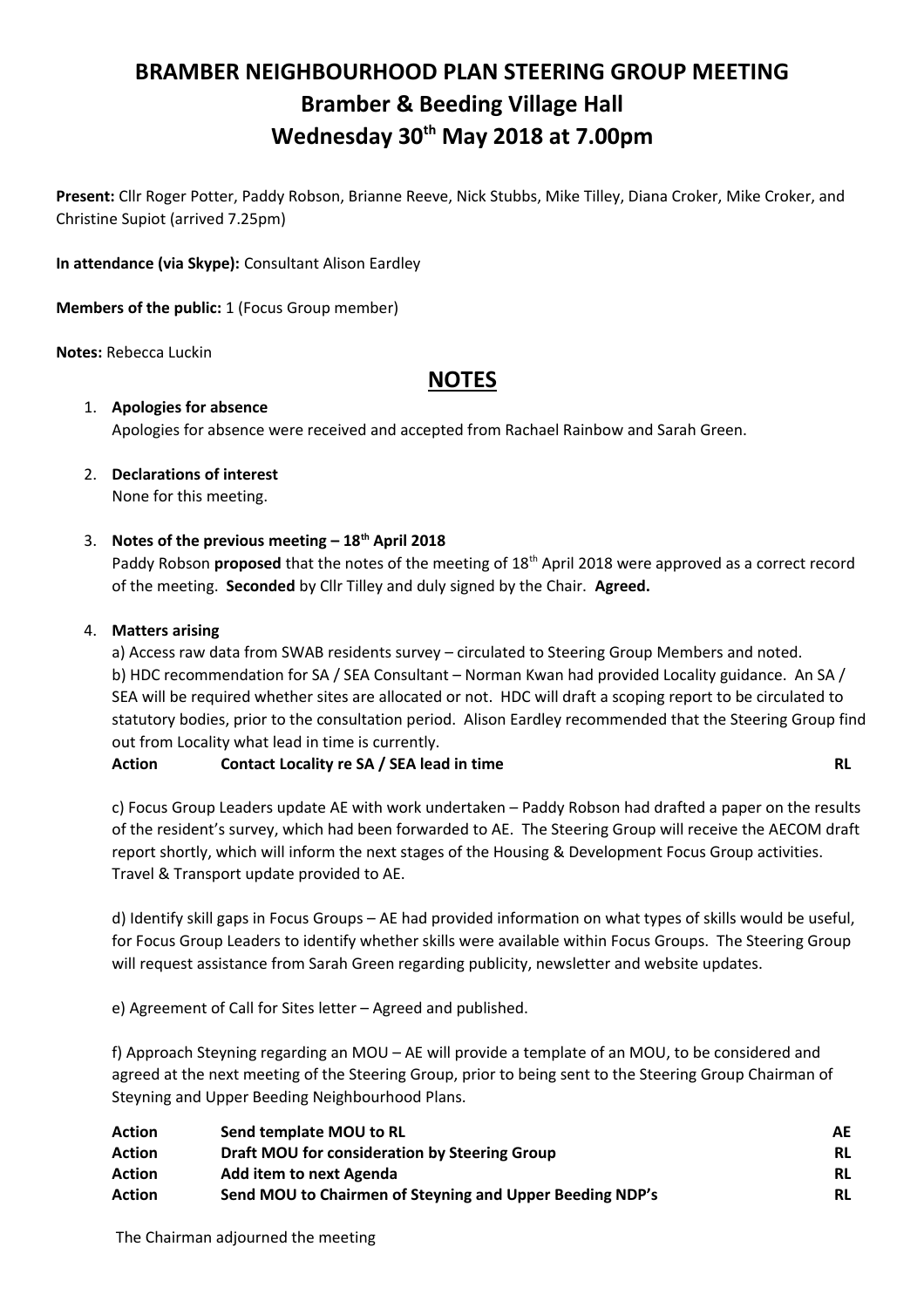#### 5. **Open Forum**

The Chairman reconvened the meeting

#### 6. **Focus Group updates**

a) Housing & Development – Paddy Robson reported that the Call for Sites letter had been delivered to local estate agents and had been included in a newsletter to all households, published in Your Steyning and placed on noticeboards and the Parish Council website. A roadside banner will be sited in Bramber village centre. A Call for Sites letter will be sent directly to the owner of a potential site. At the time of the meeting, no sites had been submitted to the Steering Group. The next Focus Group meeting will take place when AECOM report has been received.

#### **Christine Supiot arrived at 7.25pm**

b) Environment & Countryside – Mick Tilley reported that the Environment & Countryside Focus Group had met to introduce themselves and to discuss the previous SWAB Residents' Survey results that were relevant to Bramber, although there were of the opinion that more quantitative questions would have been helpful. Environmental topics and criteria were discussed. The previous emerging SWAB plan will be reviewed going forward.

| <b>Action</b> | Save copy of SWAB Environment FG Report to Dropbox   |    |
|---------------|------------------------------------------------------|----|
| <b>Action</b> | Provide examples of surveys and topics to the E&C FG | AE |

c) Tourism, Commerce & Heritage – Due to the absence of Focus Group Leaders the report was deferred to the next meeting. Roger Potter advised that a 'fact gathering exercise' had been undertaken and will contact a previous member of the SWAB group for information. Focus Group members have linked with the Steyning Community Partnership Visitor & Tourism Group and will meet with the Chairman, Mr M Leigh-Pollitt.

d) Transport (Highways & PROWs) – Mike Croker reported that the Focus Group had re-analysed previous survey questions and noted residents' comments and concerns. AE will provide information on next actions, including examples of achievable topics.

#### **Action Provide info on next actions and examples of achievable topics AE**

e) Community Facilities – A policy will be included in the draft plan, mindful that S106 / CIL contributions could be generated if development occurred. Focus Group Members will review the SWAB evidence to see if Bramber residents identified any shortfall in community facilities. To be discussed at the next meeting. **Action Item for the next agenda RL**

# 7. **Call for Sites process**

a) Progress update – as discussed under Matters Arising.

b) Agree next actions – to be discussed following the Call for Sites closing date on  $13<sup>th</sup>$  July 2018. HDC has provided a template of criteria for assessment. The managing agent of local, potential development, land will be asked to forward the Call for Sites letter to owners.

| Action | Send copy of letter to managing agent (RP to provide contact details) | RL |
|--------|-----------------------------------------------------------------------|----|
| Action | Discuss next actions - Item for the next agenda                       | RL |

# 8. **Residents' Survey**

a) Raw data relevant to Bramber had been circulated to Focus Groups for discussion.

# 9. **Publicity**

a) If Focus Groups require further input from members of the public, a public meeting can be hosted to gain an understanding of resident's opinions on various policy options.